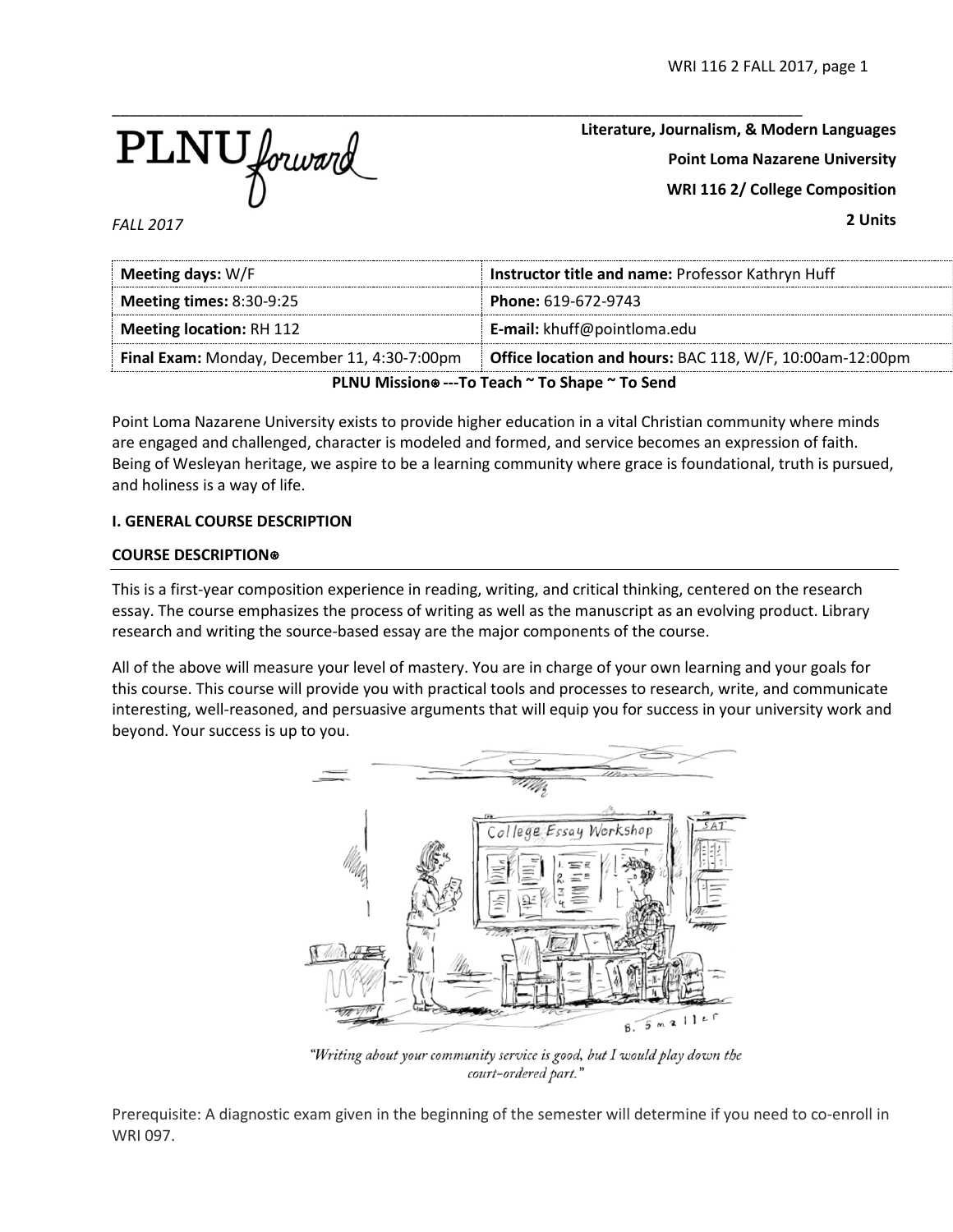## **ALIGNMENT OF IDEA OBJECTIVES TO GELOs, CLOs, & ASSESSMENT** ⍟

At the end of the semester, you will be asked to evaluate this course on four specific learning outcomes that the LJML Composition Department has rated as essential, important components of the course. Below is a graphic that will show you what you can expect to learn and how your learning will be measured.

| <b>IDEA Course Objectives</b>                                                                                                                                                                                                                                      | <b>GE Learning Outcomes (GELOs)</b>                                                                                                                                                                                                                                                                                                            | <b>Course Learning</b><br><b>Outcomes (CLOs)</b>                                                                                                                    | <b>Assessment of Learning</b>                                                                                                                                                                                                                       |
|--------------------------------------------------------------------------------------------------------------------------------------------------------------------------------------------------------------------------------------------------------------------|------------------------------------------------------------------------------------------------------------------------------------------------------------------------------------------------------------------------------------------------------------------------------------------------------------------------------------------------|---------------------------------------------------------------------------------------------------------------------------------------------------------------------|-----------------------------------------------------------------------------------------------------------------------------------------------------------------------------------------------------------------------------------------------------|
| 3.<br>Learn to apply course<br>material (to improve thinking,<br>problem solving, and<br>decisions).<br>8. Develop skill in expressing<br>yourself orally and in writing.                                                                                          | 1a. Students will be able to effectively<br>express ideas and information to others<br>through written communication.                                                                                                                                                                                                                          | 1. Apply English language<br>conventions in various<br>genres of academic writing.                                                                                  | In-class activities: solo work &<br>teamwork<br><b>10 MUG Quizzes</b><br>2 Research papers<br>2 drafted essays<br>Oral presentations                                                                                                                |
| 3. Learn to apply course<br>material (to improve thinking,<br>problem solving, and<br>decisions).<br>8. Develop skill in expressing<br>yourself orally and in writing.                                                                                             | 1a. Students will be able to effectively<br>express ideas and information to others<br>through written communication.<br>1d. Critical Thinking: Students will be able to<br>examine, critique, and synthesize<br>information in order to arrive at reasoned<br>conclusions.                                                                    | 2. Demonstrate knowledge<br>of the stages of the writing<br>process in academic<br>writing: planning, drafting,<br>organizing, composing,<br>revising, and editing. | In-class activities: solo work &<br>teamwork<br>Scaffolded assignment<br>sequences<br>Peer editing<br>2 research papers<br>2 drafted essays<br><b>Rubrics</b><br>Oral presentations                                                                 |
| 3. Learn to apply course<br>material (to improve thinking,<br>problem solving, and<br>decisions).<br>8. Develop skill in expressing<br>yourself orally and in writing.<br>11. Learn to analyze and<br>critically evaluate ideas,<br>arguments, and points of view. | 1a. Students will be able to effectively<br>express ideas and information to others<br>through written communication.<br>1d. Critical Thinking: Students will be able to<br>examine, critique, and synthesize<br>information in order to arrive at reasoned<br>conclusions.                                                                    | 3. Evaluate and use<br>rhetorical modes of<br>organization to create<br>written compositions.                                                                       | <b>Critical readings &amp; annotations</b><br><b>Case studies</b><br><b>Microthemes</b><br><b>Class discussions</b><br>10 Reading quizzes<br>In-class activities: solo work &<br>teamwork<br>Multi-drafted compositions<br><b>CREATE activities</b> |
| 9. Learn how to find, evaluate,<br>and use credible resources to<br>explore a topic in depth.<br>11. Learn to analyze and<br>critically evaluate ideas,<br>arguments, and points of view.                                                                          | 1c. Information Literacy: Students will be<br>able to access and cite information as well as<br>evaluate the logic, validity, and relevance of<br>information from a variety of sources.<br>1d. Critical Thinking: Students will be able to<br>examine, critique, and synthesize<br>information in order to arrive at reasoned<br>conclusions. | 4. Evaluate online sources of<br>information for valid<br>authority and expertise.                                                                                  | Library research assignment<br>In-class activities: solo & team<br>work<br>Case studies<br>Library research<br>Scaffolded assignment<br>sequences                                                                                                   |
| 3. Learn to apply course<br>material (to improve thinking,<br>problem solving, and<br>decisions).<br>9. Learn how to find.<br>evaluate, and use credible<br>resources to explore a topic in<br>depth.                                                              | 1a. Students will be able to effectively<br>express ideas and information to others<br>through written communication.<br>1c. Information Literacy: Students will be<br>able to access and cite information as well as<br>evaluate the logic, validity, and relevance of<br>information from a variety of sources.                              | 5. Apply documentation<br>formats to cite research in<br>written compositions.                                                                                      | <b>Research notes</b><br>Library research assignment<br><b>Case studies</b><br>In-class activities: solo & team<br>work<br><b>Homework</b><br>2 research papers                                                                                     |
| 9. Learn how to find,<br>evaluate, and use credible<br>resources to explore a topic in<br>depth.<br>11. Learn to analyze and<br>critically evaluate ideas,<br>arguments, and points of view.                                                                       | 1c. Information Literacy: Students will be<br>able to access and cite information as well as<br>evaluate the logic, validity, and relevance of<br>information from a variety of sources.<br>1d. Critical Thinking: Students will be able to<br>examine, critique, and synthesize<br>information in order to arrive at reasoned<br>conclusions. | 6. Analyze texts to<br>determine point-of-view,<br>differing perspectives, tone,<br>purpose, audience, and<br>theme.                                                | Critical readings & annotations<br>Case studies<br>Library research<br><b>Microthemes</b><br><b>Class discussions</b><br>10 Reading quizzes<br>In-class activities: solo work &<br>teamwork<br><b>CREATE activities</b>                             |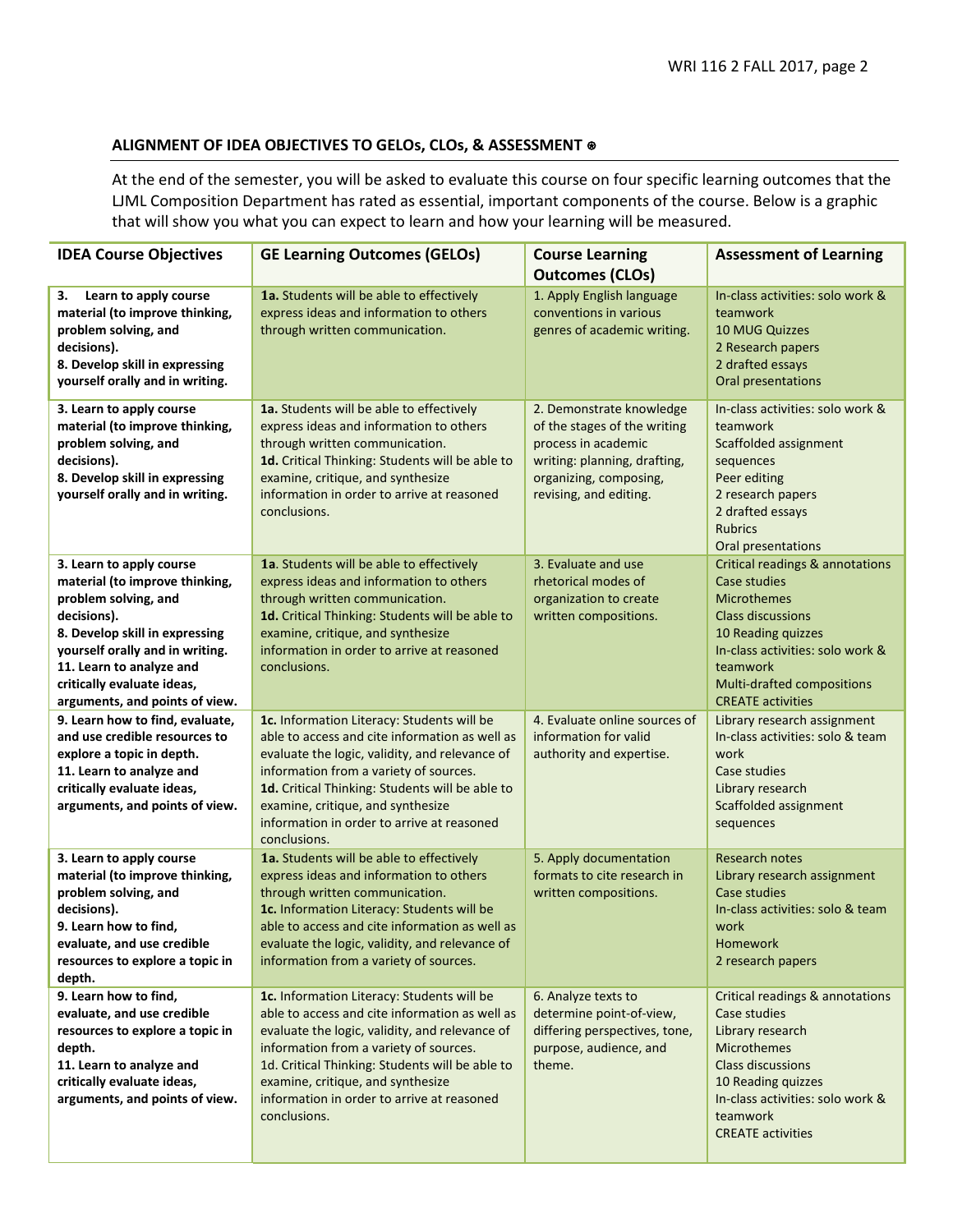### **REQUIRED TEXTS AND RECOMMENDED STUDY RESOURCES**

- 1. Axelrod, Rise B., Charles R. Cooper, and Alison M. Warriner. *Reading Critically, Writing Well*. 11<sup>th</sup> ed. Bedford/St. Martin's, 2017. [*RCWW*]
- 2. Hacker, Diana, and Nancy Sommers. *A Writer's Reference with Exercises, with MLA Updates*. 8th ed. Mac Higher, 2016. [*WR*]
- 3. Piper, John. *Don't Waste Your Life*. Crossway, 2003. [*DWYL*]
- 4. Canvas Course: [https://www.canvas.pointloma.edu.](https://www.canvas.pointloma.edu/)
- 5. Physical notebook with college-ruled composition paper; laptop; printer.
- 6. Expect to spend approximately \$15.00 on printing costs.

## **ASSESSMENT AND GRADING**⍟

Assignments are aligned to institution, program, and course learning outcomes. Evaluation is based on various criteria: rubrics, quizzes, formative assessment, and summative assessment.

| Assignment distribution by percentage:                                                                                                                                                                                 |                                      | Grade scale:                                                                                       |                                                                                            |
|------------------------------------------------------------------------------------------------------------------------------------------------------------------------------------------------------------------------|--------------------------------------|----------------------------------------------------------------------------------------------------|--------------------------------------------------------------------------------------------|
| <b>Research Papers</b><br>$\bullet$<br><b>Drafted Essays</b><br>$\bullet$<br>Homework<br>$\bullet$<br>Quizzes<br>٠<br><b>Final Exam</b><br>$\bullet$<br>Attendance, in-class activities,<br>$\bullet$<br>participation | 60%<br>5%<br>10%<br>10%<br>10%<br>5% | $A = 93 - 100$<br>$A = 92 - 90$<br>$B + = 87 - 89$<br>$B = 83 - 86$<br>$B = 80 - 82$<br>$C+=77-79$ | $C = 73 - 76$<br>$C = 70 - 72$<br>$D+=67-69$<br>$D=63-66$<br>$D = 60 - 62$<br>$F = 0 - 59$ |

## **II. POLICIES & PROCEDURES**

### **SUPPORT**

You may count on my expertise and support to help you meet your course goals. However, I cannot support lack of planning or effort. Neither can I think for you. If you need assistance or feedback on any aspect of the course that is not addressed in class, I will be happy to meet with you before or after class to discuss your concerns and needs and to provide guidance and feedback. If you desire a longer session, you may drop in during office hours or schedule an appointment. For additional support, you are strongly encouraged to consul[t Tutorial Services](http://www.pointloma.edu/experience/offices/student-services/tutorial-services/services) or any of [Ryan Library's librarians.](http://www.pointloma.edu/ryanlibrary)

## **STUDENT CONDUCT**

As a valued member of a community of learners, you have an obligation to be responsible and respectful to classmates and the instructor and to ensure that the exercise of your freedom of expression does not impinge on the rights of others in their quest for learning. In addition, you must acknowledge the responsibility of the professor to create and preserve an environment conducive to the learning of all students. The instructor has the responsibility and authority to maintain appropriate student behavior. The instructor is responsible for maintaining standards of academic performance established for this course.

### **STUDENT ATHLETES**

Any student athlete who is going to miss a class due to team obligations must speak with me and present official documentation by the end of Week 2 or as soon as the game schedule is posted. These absences will be excused, but assignments must still be submitted on their scheduled due dates.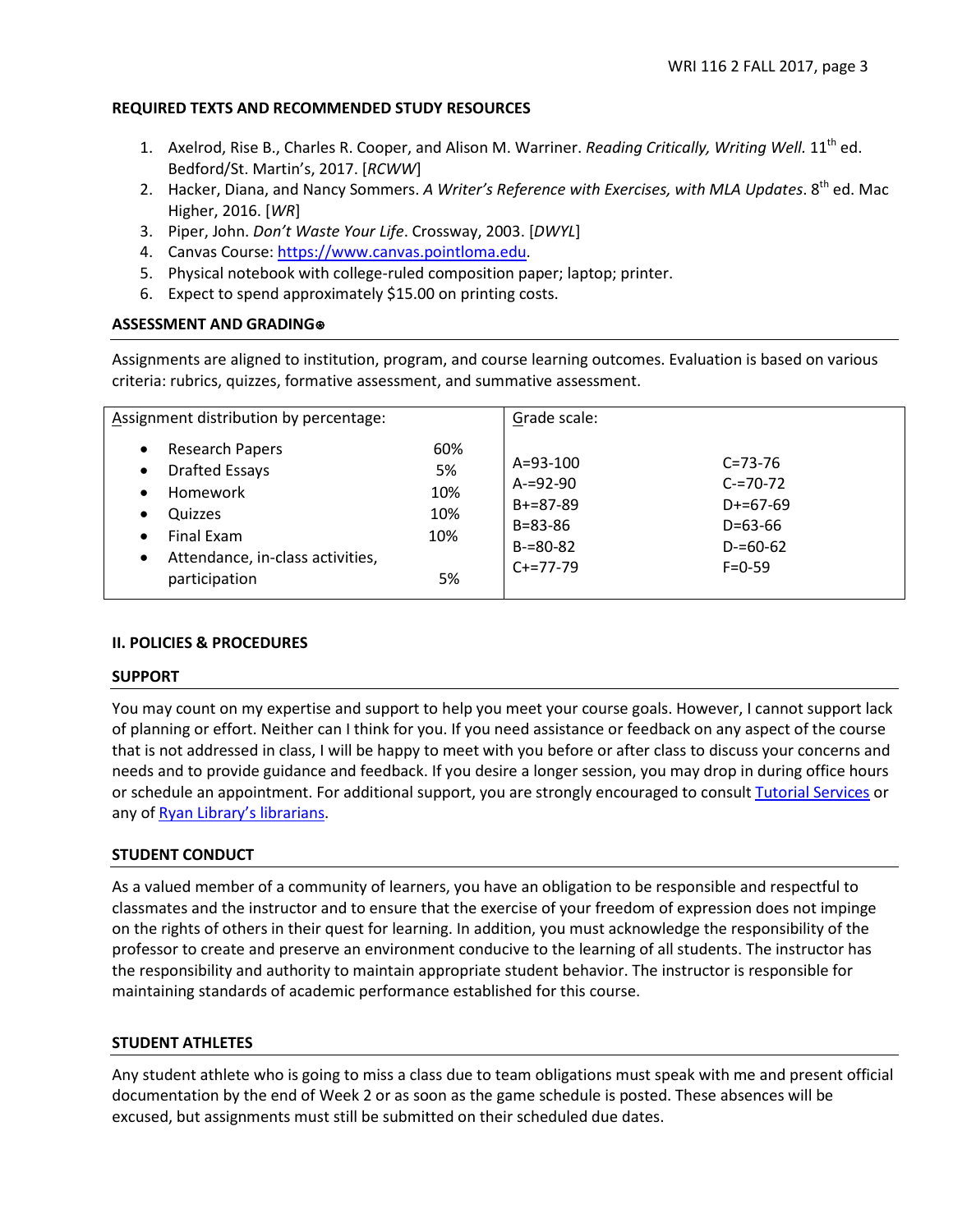### **ASSIGNMENTS**

Homework, readings, discussion, and in-class writing assignments are 100% required. You must be prepared to discuss reading assignments on the day they are due, participate in respectful and lively discussions, and write your very best each and every day. Be prepared to read assigned texts closely, share your ideas with the class, and ask questions of your peers and your instructor. Examples include in-class writing exercises, activities, writing logs, reading responses, peer review worksheets, and research process assignments.

### **LATE ASSIGNMENTS**

Absence from class does not excuse the lateness of an assignment, and emails requesting extensions will not be answered. You must still submit your work by the due date even if you are not in class on that day. Points will be deducted for late work. Extensions may be granted in the case of a documented emergency or at my discretion.

#### **ABSENCES**

**In the event of absence for ANY reason, you are responsible for ANY information or class content missed.** It is your responsibility to consult Canvas or to contact a classmate for any missed handouts, notes, or content for the session missed. Do not email me with any non-excused requests for missed content or extensions on assignment due dates. A courtesy email to notify me of your absence is appreciated but not required.

#### **PEER REVIEW GROUPS**

You must bring three copies of the first drafts of your essays on the dates due. If you do not have a first draft for your peer review group, you must still attend class and participate in reading and responding to your peers' essays; failure to provide copies of your first draft to your group or to complete reviews for your peers will count against you (not against your peers) as missed homework.

#### **CANVAS**

It is your responsibility to check your Canvas account often for announcements, course material, forms, handouts, videos, postings, and messages. This is the primary way outside of class to access course materials, submit assignments, and communicate with each other. **NOTE: While the Canvas gradebook should give you a relatively accurate view of your "running total" score in the class, you should not rely on it as a concrete reflection of your grade. See me if you have questions about this.** 

### **ELECTRONIC DEVICES**

Please bring your laptop or mobile word processor to class. You will need it for some but not all in-class activities. BUT, until I give direction for use, all electronic devices must be silenced or turned off before the start of class. If during class you are seen texting, tweeting, checking email or Facebook, listening to music, or conducting any activity not related to the class activity at the moment, I will mark you absent for that day. Unauthorized use of technology is not the place for the classroom. There will be times when you will be allowed to use technology, and these will be announced ahead of time.

### **COMPUTER OR PRINTER PROBLEMS**

Problems with technology happen. However, you should always back up your files. If your computer crashes and you are unable to produce a copy of your work by the beginning of class, your paper will be late. Do not leave printing your assignments until right before class. If your printer breaks and you are unable to produce a hard copy of your work at the beginning of class, you must still upload it to Canvas. An electronic submission will not take the place of a hard copy. You must produce a hard copy and deliver it to me in class no later than the next session.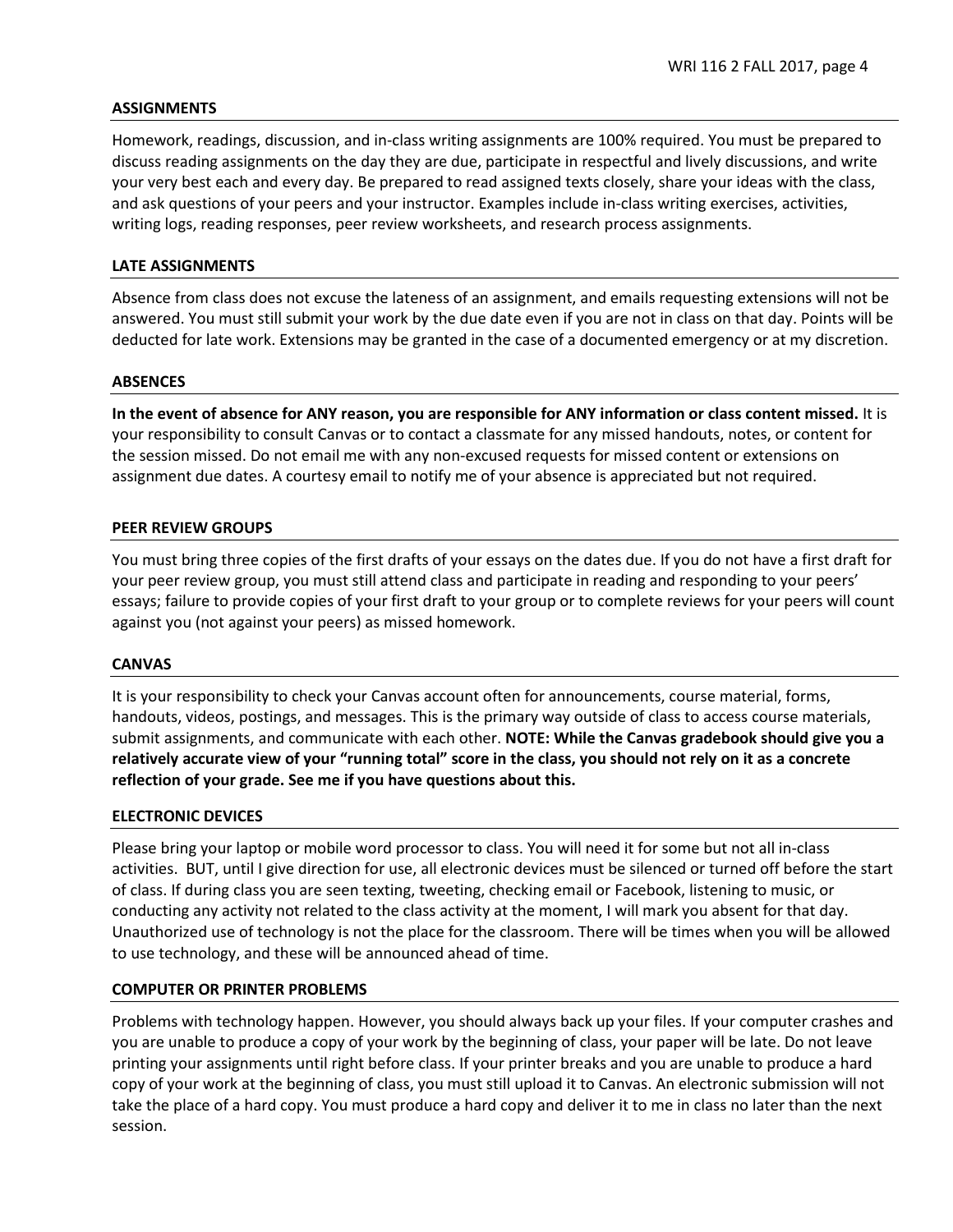# **COMMITMENT TO DIVERSITY AND NON-DISCRIMINATION**

This classroom will be a safe environment that is 100% free of discriminatory acts and bias. Cultural sensitivity will be strongly encouraged as you grow as contributors to the academic conversation and to the conversations in your life beyond the university. We will at all times practice the stated Core Values for PLNU:

- A willingness to hear and learn from many diverse voices is foundational to a Christian liberal arts education and prepares students to become truly educated people, equipped to live in a diverse society and world.
- It is through the inclusion and experience of others from diverse backgrounds and points of view that we often begin to see dimensions of truth previously unseen by us.
- Diversity not only enriches the educational endeavor, it is critical to it.

If you witness or experience an incident that could be considered unfair, biased, or discriminatory, please let me know, or contact PLNU's Chief Diversity Officer.

## **FINAL EXAMINATION POLICY**⍟

Successful completion of this class requires taking the final examination **on its scheduled day**. The final examination schedule is posted on th[e Class Schedules](http://www.pointloma.edu/experience/academics/class-schedules) site. No requests for early examinations or alternative days will be approved.

## **PLNU COPYRIGHT POLICY ⊕**

Point Loma Nazarene University, as a non-profit educational institution, is entitled by law to use materials protected by the US Copyright Act for classroom education. Any use of those materials outside the class may violate the law.

## **PLNU ACADEMIC HONESTY POLICY**⍟

Students should demonstrate academic honesty by doing original work and by giving appropriate credit to the ideas of others. Academic dishonesty is the act of presenting information, ideas, and/or concepts as one's own when in reality they are the results of another person's creativity and effort. A faculty member who believes a situation involving academic dishonesty has been detected may assign a failing grade for that assignment or examination, or, depending on the seriousness of the offense, for the course. Faculty should follow and students may appeal using the procedure in the university Catalog. See **Academic Policies** for definitions of kinds of academic dishonesty and for further policy information.

## **PLNU ACADEMIC ACCOMMODATIONS POLICY**⍟

If you have a diagnosed disability, please contact PLNU's Disability Resource Center (DRC) within the first two weeks of class to demonstrate need and to register for accommodation by phone at 619-849-2486 or by e-mail at [DRC@pointloma.edu.](mailto:DRC@pointloma.edu) See [Disability Resource Center](http://www.pointloma.edu/experience/offices/administrative-offices/academic-advising-office/disability-resource-center) for additional information.

## **PLNU ATTENDANCE AND PARTICIPATION POLICY**⍟

Regular and punctual attendance at all classes is considered essential to optimum academic achievement. If the student is absent from more than 10 percent of class meetings (3 class periods), the faculty member can file a written report, which may result in de-enrollment. If the absences exceed 20 percent (6 class periods), the student may be de-enrolled without notice until the university drop date or, after that date, receive the appropriate grade for their work and participation. See [Academic Policies](http://catalog.pointloma.edu/content.php?catoid=18&navoid=1278) in the Undergraduate Academic Catalog. 42 class periods